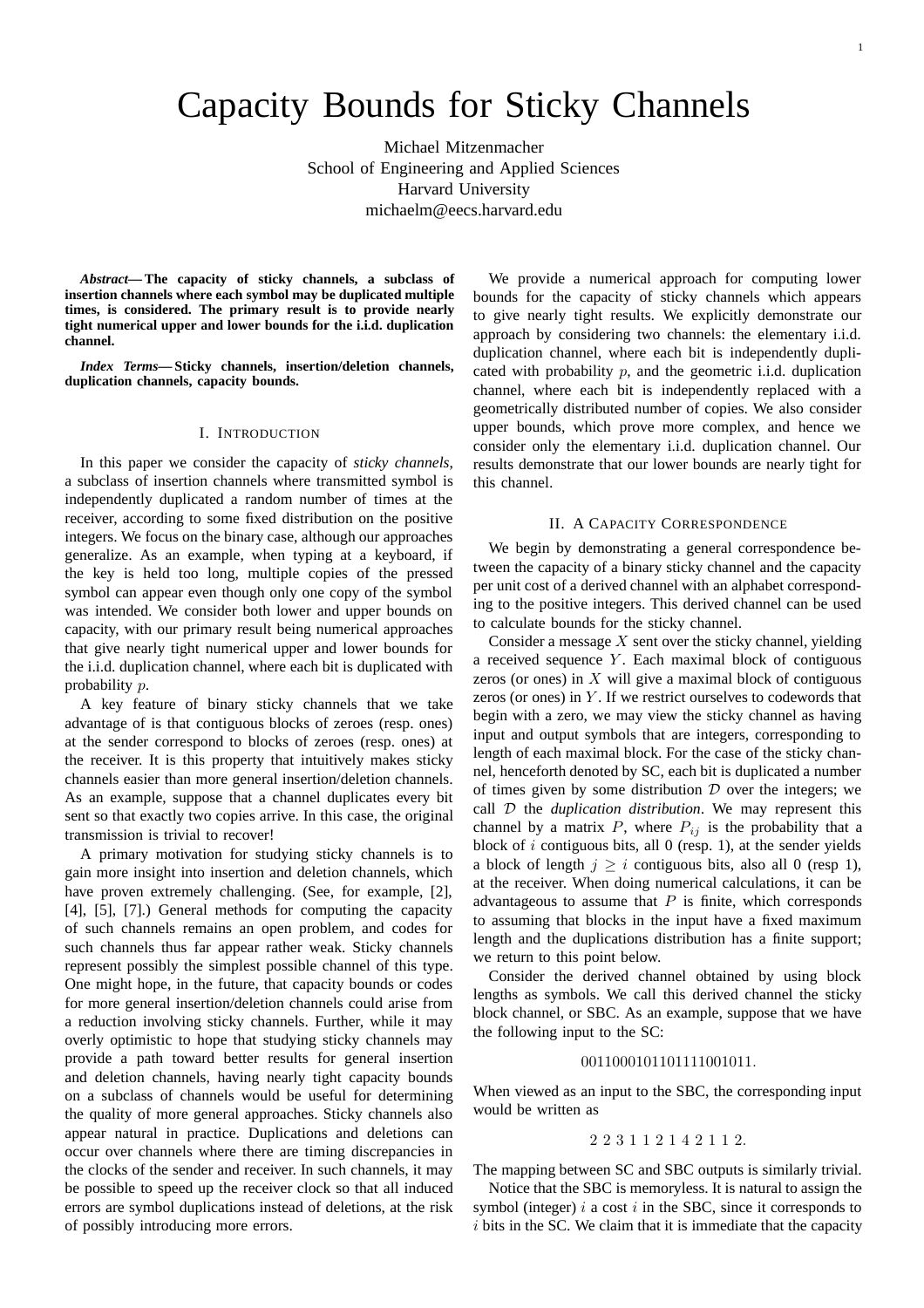of the SC, under the duplication distribution  $D$ , is equal to the capacity per unit cost of the SBC given by the matrix P.

Although the correspondence is very natural, in order to point out a few details, we formalize a proof, following the notation of [8]. Let an  $(n, M, \nu, \epsilon)$  code be one with<br>blocklength n M codewords a bound  $\nu$  on the total cost blocklength *n*, *M* codewords, a bound  $\nu$  on the total cost of a codeword, and average error probability at most  $\epsilon$ . As in Definition 2 of [8], a number  $R > 0$  is an  $\epsilon$ -achievable<br>rate per unit cost if for every  $\alpha > 0$  there exists  $u_0 > 0$ rate per unit cost if for every  $\gamma > 0$ , there exists  $\nu_0 > 0$ such that for  $\nu \ge \nu_0$ , an  $(n, M, \nu, \epsilon)$  code can be found with  $\log M \ge \nu(R - \infty)$ . Further R is achievable per unit cost if it  $\log M > \nu(R - \gamma)$ . Further, R is achievable per unit cost if it is  $\epsilon$ -achievable per unit cost for all  $0 < \epsilon < 1$ , and the capacity<br>per unit cost is the least upper bound over the achievable R per unit cost is the least upper bound over the achievable R. *Theorem 2.1:* The capacity per unit cost of the SBC equals

the capacity of the SC.

*Proof:* First, we argue that any rate per unit cost achievable by the SBC is achievable (up to  $o(1)$  differences) by the SC channel. If the SBC has capacity per unit cost  $C$ , then for every  $\epsilon, \gamma > 0$ , for sufficiently large *n* there exists<br>an  $(n, M, \nu, \epsilon)$  code with  $\log M > \nu(C - \gamma)$ . Moreover, as an  $(n, M, \nu, \epsilon)$  code with  $\log M > \nu(C - \gamma)$ . Moreover, as shown in [8], we may assume that  $\nu$  is linear in n. Such a code immediately maps to a code for the SC, except that the cost per codeword in the SBC, which corresponds to the length in the SC, can vary. If we accepted variable length codewords, we could conclude the argument here; we instead aim for fixed length codewords.

We restrict ourselves to the subset  $M'$  of codewords with error probability at most  $2\epsilon$ ; by standard arguments  $M'$  must<br>contain at least half the codewords. We can further restrict contain at least half the codewords. We can further restrict ourselves to the subset  $M''$  of codewords from  $M'$  of a specific cost  $\nu'$  with  $n \leq \nu' \leq \nu$  for which  $(\log M'')/\nu'$  is largest. We then have that  $\log M''/v' > C - 2\gamma$  (for *n* sufficiently large and  $\gamma$  sufficiently small.) This gives us a code on the SC channel with rate at least  $C - 2\gamma$  and error probability  $2\epsilon$ ,<br>from which one direction of the claim follows from which one direction of the claim follows.

Similarly, if the SC has capacity  $C$ , we can use codes for the SC to obtain codes for the SBC, with the rate of the SC mapping to the rate per unit cost of the SBC. A similar problem arises here in that the length  $n$  of a block in bits for the SC does not correspond to a fixed number of symbols in the SBC. However, the number of symbols in the SBC is at most  $n$ ; we can consider all  $n$  possible codeword lengths in the SBC, and choose the length  $\ell$  that gives the largest subset  $M'$  of codewords of that length. As  $M' > M/n$  this only affects the capacity per unit cost of the SBC by  $o(1)$  terms, so we find that a capacity  $C$  for the SC gives a capacity per unit cost C for the SBC.

We note that we can also apply the analyses of this paper, including Theorem 2.1, to channels corresponding to finite matrices  $P$  that do not arise from a duplication distribution, but instead simply satisfy the requirement that  $\sum_{j\geq 1} P_{ij} = 1$ .<br>For example, suppose block lengths at the sender are at most For example, suppose block lengths at the sender are at most  $L$  bits, and a sent block of length  $k$  is received as a block of length  $k + 1$  with probability  $k/c$  for a constant  $c > L$ and as a block of length  $k$  otherwise. That is, a block may obtain an extra bit with probability proportional to the length of the block. Such a channel can also be analyzed using the SC/SBC correspondence. In this regard, our approach can also be used to handle deletions, as long as we can guarantee that it is never the case that *all* the bits of a block are deleted, so that the block structure is preserved.

We emphasize that when considering the capacity per unit

cost of the SBC, we consider the limit  $I(X;Y)/|X|$  as  $|X|$ grows; this is the standard definition, corresponding to the cost for the sender. However, in the general setting we have described we could also consider  $I(X; Y)/E[|Y|]$ , which would correspond to the (expected) cost for the receiver. For sticky channels governed by a duplication distribution these values are equal, but they need not be so in the more general block setting with general finite matrices P.

Also, while we have thus far discussed only binary alphabets, we can extend these ideas to determine a similar correspondence for non-binary alphabets. Suppose that the alphabet for the sticky channel consists of the integers in the range  $[0, m - 1]$ . A natural corresponding representation for the sticky block channel has each symbol consist of an ordered pair with the first field being a block length and the second field being number in the range  $[1, m - 1]$  representing the difference modulo  $m$  between the two corresponding symbols in the sticky channel. For example, for a 4-ary channel, the SC input

22221130001002

would be represented as

$$
(4,2)(2,3)(1,2)(3,1)(1,1)(2,3)(1,2).
$$

Note for the first symbol of the SBC we can adopt the convention that the second field gives the first symbol from the SC; this does not affect the capacity.

Here, the symbol  $(i, j)$  for the SBC should have a cost of  $i$ , since it corresponds to  $i$  symbols in the SC. The capacity of the SC under the duplication distribution  $D$  again has an immediate correspondence to the capacity per unit cost of the SBC.

#### III. LOWER BOUNDS

This correspondence gives us a means to find a lower bound for the capacity of the SC; simply find a lower bound on the capacity per unit cost of the corresponding SBC. When the block lengths in the SC have bounded finite length and the duplication distribution has finite support, then the corresponding matrix  $P$  is finite. In this case, capacity per unit cost given a matrix  $P$  can be computed numerically, using a variation of the Blahut-Arimoto algorithm for calculating the capacity, under the conditions that we are dealing with finite alphabets and positive symbol costs, as is the case here [6]. This approach does not give an actual efficient coding scheme, but yields a distribution of block lengths, from which the capacity per unit cost can be derived. (This approach can also be efficiently applied in the case of  $m$ -ary alphabets, taking advantage of the symmetry among all SBC symbols corresponding to the same block length.)

We emphasize that the only methods we are aware of for effectively computing the capacity per unit cost require finite alphabets for the derived SBC. As this approach uses a numerical algorithm, it does not give a closed-form expression for the capacity; finding such an expression remains an open question.

We can therefore find lower bounds for channels where  $D$ has finite support by enforcing a finite maximum block length. This truncation necessarily causes the derived bound to be less than the actual capacity, but the expectation is that, for most channels, with reasonable maximum block lengths the calculation will yield quite good bounds. By taking increasing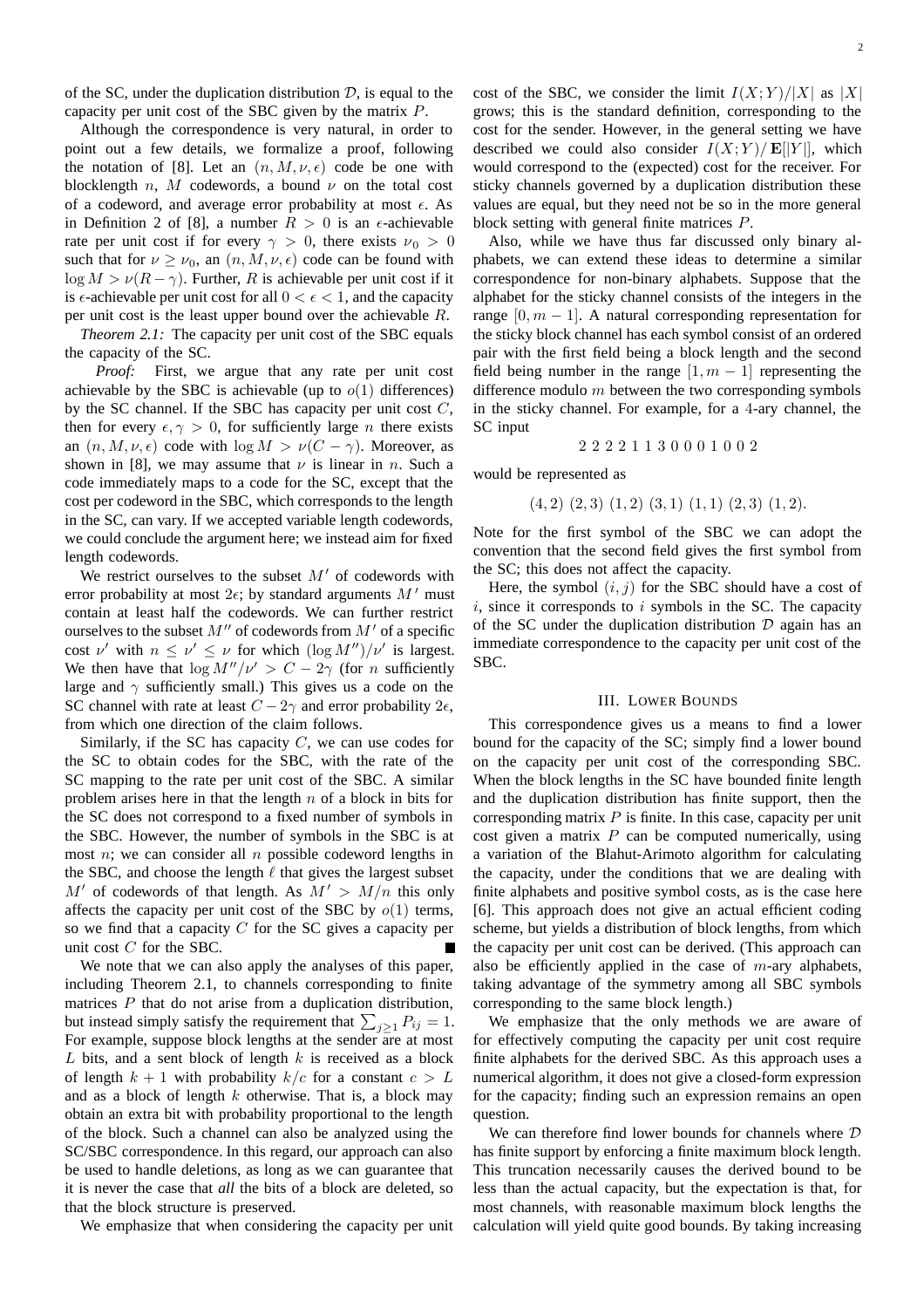values for the bound on lengths of blocks, we can obtain bounds closer and closer to the true capacity. Our experiments demonstrate that these bounds converge very quickly for the channels we study.

For the elementary i.i.d. duplication channel, where each bit is duplicated with probability  $p$ ,  $D$  has finite support. For the geometric i.i.d. duplication channel, where each sent bit yields k copies with probability  $(1-p)p^{k-1}$ , it does not. In this case we can treat as equivalent all received blocks above some threshold length, effectively truncating the ouptut distribution beyond a certain point. This truncation also still gives a lower bound on the capacity per unit cost, as we are throwing away information at the receiver. Increasing the threshold should improve the accuracy of our bound.

#### IV. UPPER BOUNDS

While we can gain some insight into how tight our derived lower bounds are by increasing the maximum input block length and considering the corresponding change, such an approach does not lead to a corresponding upper bound.

More formal upper bounds can be obtained using information divergence. A similar approach was suggested for deletion channels in [3]. In this setting, however, we are aiming for very tight bounds, making the approach much more challenging. An advantage we have here is that we have explicit approximations to the optimal input distribution, arising from the distributions we find via the lower bound techniques that can serve as a guide in obtaining upper bounds.

We recall this approach in the setting of discrete memoryless channels. For example, consider a channel  $X \rightarrow Y$  with input alphabet  $X$  and output alphabet  $Y$ , governed by the distribution  $Q_{Y|X}$ , and consider any distribution  $B(y)$  on  $Y$ . Then we have that the capacity of the channel is upper bounded by

$$
\max_x D(Q_{Y|X=x} \mid B) = \sum_{y \in \mathcal{Y}} Q(y|x) \log[Q(y|x)/B(y)].
$$

This upper bound approach generalizes to the setting of capacity per unit cost [1]. Specifically, for a non-negative cost function  $c(x)$  and distribution  $B(y)$ , the capacity per unit cost  $C'$  has the upper bound

$$
C' \le \max_{x \in \mathcal{X}} \frac{D(Q_{Y|X=x} \mid\mid B)}{c(x)}.
$$

While one could in fact use any distribution  $B$  to obtain an upper bound, for achieving tight bounds, we are naturally guided to use the information we have about nearoptimal input distributions from our lower bound approach. We therefore look for distributions  $B$  derived from a suitable  $\sum_{x \in \mathcal{X}} A(x) Q(y|x)$ , and let input distribution A on X. Specifically, we have  $B(y)$  =

$$
I_A(x) \equiv D(Q_{Y|X} || B) = \sum_{y \in Y} Q(y|x) \log[Q(y|x)/B(y)].
$$

We then have the upper bound

$$
C' \le \max_{x \in \mathcal{X}} \frac{I_A(x)}{c(x)}.
$$

As our lower bound computation naturally gives us a truncated input distribution that is near capacity, for this distribution  $I_A(x)/c(x)$  should be close to the true capacity for  $x$  in the support of the input distribution. Truncated

distributions are unsuitable, however, because giving a zero probability to some output symbol yields a trivial infinite upper bound. We must therefore extend the truncated distribution by adding a suitable tail, with the hope that such an addition will still yield an upper bound close to the true capacity.

This approach poses non-trivial challenges in this setting. Because we must bound the maximum of  $I_A(x)/c(x)$  over all symbols in the input alphabet, we may have to choose the tail based on the ability to analyze it for  $x$  growing toward infinity, rather than its actual performance, weakening the bound. At the same time, there is generally a "bump" in  $I_A(x)/c(x)$ caused by the transition between the original distribution and the added tail; one must try to make this transition between distributions as smooth as possible so as to minimize the increase in the upper bound due to this bump. Because of this, it appears difficult to achieve tight bounds generally. We have successfully used geometric distributions for a tail for the input for the elementary i.i.d. duplication channel, as we now describe.

Suppose that for the the elementary i.i.d. duplication channel we start with an input distribution  $L(x)$ , such as the distribution derived from the lower bound calculation, and augment it with a geometric tail. That is, we take the derived distribution  $L(x)$  and replace it with  $A(x)$  given by

$$
A(x) = \begin{cases} L(x) & \text{if } x < m \\ \gamma \left( 1 - \sum_{i=1}^{m-1} L(x) \right) (1 - \gamma)^{x - m} & \text{if } x \ge m \end{cases}
$$

for some constants  $0 < \gamma < 1$  and m. Suitable values of  $\gamma$  and m can be searched for numerically. We now consider the behavior of  $I_A(x)/c(x)$  for  $x \ge 2m$ . First, note that for  $y \ge 2m$ , letting  $\delta = \gamma \left(1 - \sum_{i=1}^{m-1} L(x)\right) (1 - \gamma)^{-m}$ , we have

$$
B(y) = \sum_{x=[y/2]}^{y} A(x) {x \choose y-x} p^{y-x} (1-p)^{2x-y}
$$
  
=  $\delta \left(\frac{p}{1-p}\right)^y \sum_{x=[y/2]}^{y} {x \choose y-x} \left(\frac{(1-p)^2(1-\gamma)}{p}\right)^x$ .

We simplify this expression by using the connection to the Fibonacci polynomials. Recall the Fibonacci polynomial  $F_n(x)$ satisfies for  $n \geq 1$  the identity

$$
F_n(z) = \sum_{j=0}^{\lfloor (n-1)/2 \rfloor} {n-j-1 \choose j} z^{n-2j-1},
$$

and further that

$$
F_n(z) = \frac{1}{\sqrt{z^2 + 4}} \left( \left( \frac{z + \sqrt{z^2 + 4}}{2} \right)^n + \left( \frac{z - \sqrt{z^2 + 4}}{2} \right)^n \right).
$$

Then simple algebraic manipulation yields

$$
\sum_{x=[y/2]}^{y} {x \choose y-x} \mu^{x} = \sum_{x'=0}^{[y/2]} {y-x' \choose x'} \mu^{y-x'} \n= (\sqrt{\mu})^{y} \sum_{x'=0}^{[y/2]} {y-x' \choose x'} (\sqrt{\mu})^{y-2x'} \n= (\sqrt{\mu})^{y} F_{y+1}(\sqrt{\mu}).
$$

Hence, simplifying for  $B(y)$ , we have

$$
B(y) = \delta(p(1-\gamma))^{y/2} F_{y+1}((1-p)\sqrt{(1-\gamma)/p}).
$$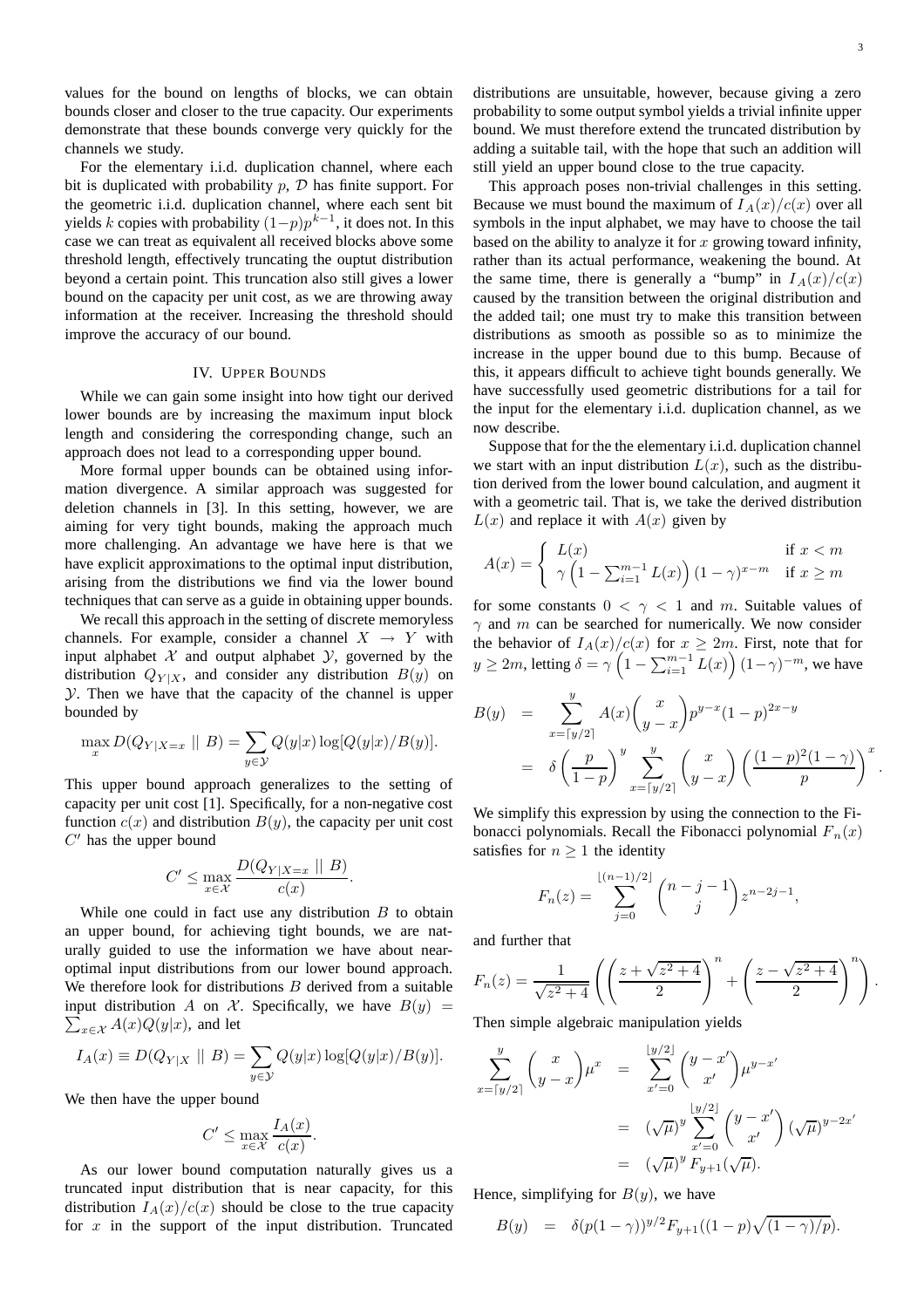For convenience we leave  $B(y)$  in this form, and note the key point, which is that  $B(y) \approx \delta' \rho^{-y}$  for some constants  $\rho$  and  $\delta'$ : specifically we may take  $\delta'$ ; specifically, we may take

$$
\rho = \frac{2}{(1-p)(1-\gamma) + \sqrt{4p(1-\gamma) + (1-p)^2(1-\gamma)^2}}.
$$

If  $F_n(z)$  depended on a single exponential term in n, instead of the sum of two, this approximation would be an equality, and our work would be much simpler; however, in practice we can simply note that for suitably large  $y$ , we have that

$$
\log(1/B(y)) \le \log(1/\delta') + y \log \rho + \epsilon
$$

for an appropriately small chose of  $\epsilon$  which can be determined numerically. We therefore find

$$
I_A(x) = \sum_{y=x}^{2x} Q(y|x) \log[Q(y|x)/B(y)]
$$
  
= 
$$
-H(Y|X=x) + \sum_{y=x}^{2x} Q(y|x) \log(1/B(y))
$$
  

$$
\leq -H(Y|X=x) + \log(1/\delta') + \epsilon + \sum_{y=x}^{2x} yQ(y|x) \log \rho
$$
  
= 
$$
-H(Y|X=x) + \log(1/\delta') + \epsilon + (1+p)x \log \rho.
$$

A straightforward calculation shows that  $H(Y \mid X = x) =$  $o(x)$ . We therefore have that  $I_A(x)/x$  converges to  $(1 +$ p) log  $\rho$ . Moreover,  $H(Y | X = x)$  is increasing in x, since it corresponds to a binomial random variable with  $x$  trials. Therefore, for large enough  $x$ , so that

$$
H(Y \mid X = x) > \log(1/\delta') + \epsilon,
$$

we find as  $c(x) = x$ ,

$$
I_A(x)/c(x) < (1+p)\log\rho.
$$

Using these facts, we can determine upper bounds numerically with this approach.

This approach should be useful for other sticky channels, such as the geometric i.i.d. duplication channel, but there are both theoretical and numerical challenges. First, studying the asymptotics of  $D(Q_{Y|X=x} || B)/c(x)$  becomes harder, since technically for all values of  $y$  the output distribution  $B(y)$  depends on values of  $A(x)$  with  $x < m$ , so that  $A(x) = L(x)$ . We could avoid this in analyzing the elementary i.i.d. duplication channel once  $y \geq 2m$ . Second, it is not clear geometric tail distributions are suitable; one may have to massage the transition for the distribution  $A(x)$  around the value  $m$  more carefully. Simplifying and generalizing this upper bound argument for additional sticky channels therefore remains an open question.

## V. NUMERICAL CAPACITY CALCULATIONS

We perform calculations for lower bounds on the capacity of the elementary i.i.d. duplication channel and the geometric i.i.d. duplication channel based on Section III. We also consider upper bounds for the elementary i.i.d. duplication channel as described in Section IV.

Before beginning, for comparison purposes it is worth noting that the i.i.d. duplication channel has a simple, zeroerror coding scheme that works for any duplication probability p. Using the correspondence with the SBC, we lay out symbols



Fig. 1. Capacity lower bounds for the elementary i.i.d. duplication channel based on numerically calculated optimal input distributions and random (truncated) input distributions for maximal block lengths of 8 and 16 bits.



Fig. 2. Capacity lower bounds for the geometric i.i.d. duplication channel based on numerically calculated optimal input distributions and random (truncated) input distributions for maximal block lengths of 8 and 16 bits.

as blocks; by using alternating blocks of 1 bit or 3 bits, we guarantee no confusion in decoding even if duplications occur. We can use a 1-bit block to represent a 0 and a 3 bit block to represent a 1. Using a random input distribution, this already yields a capacity per unit cost for the SBC (and hence a capacity for the sticky channel) of 0.5; the optimal input distribution increases the capacity to nearly 0.5515. More generally, one could handle any finite or countably infinite alphabet without confusion by using blocks of length  $1, 3, 7, \ldots, 2^{i} - 1, \ldots$  as needed. The optimal distribution in this case yields a capacity lower bound of nearly 0.6025. These schemes provides a nice baseline when considering our results. Of course this approach does not work for more general channels such as the geometric i.i.d. duplication channel.

Also, for the i.i.d. duplication channel, the capacity is trivially 1 when  $p = 0$  or  $p = 1$ , and the optimal input distributions are uniform, corresponding to block lengths that are geometrically distributed with mean two.

#### *A. Lower Bounds*

For the elementary i.i.d. duplication channel, we present results of capacity lower bound calculations where the input stream is limited to maximal blocks of 8 bits and 16 bits in Figure 1; these curves are labeled by "Opt." (The maximal blocks in the received streams are naturally limited to 16 and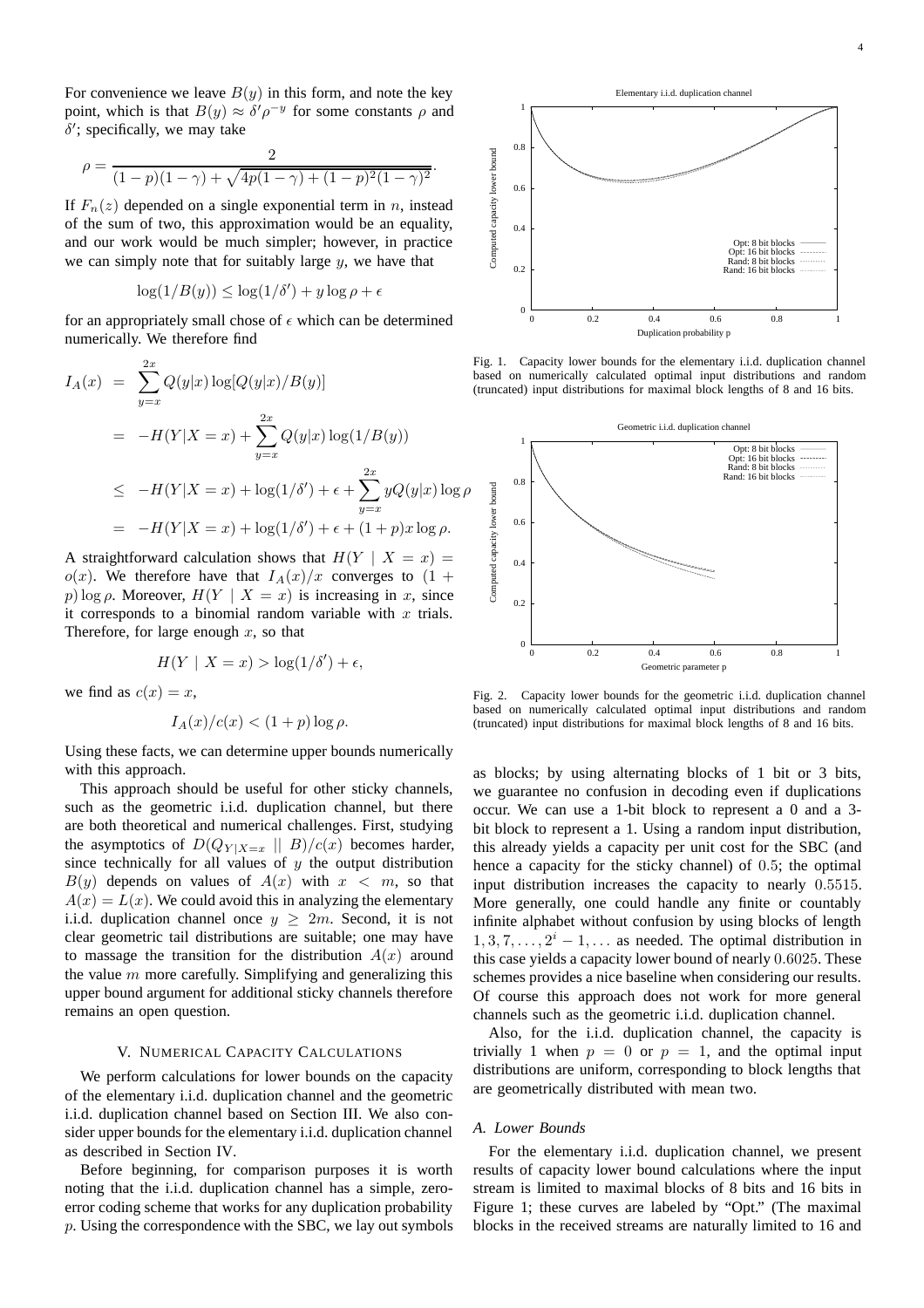TABLE I

COMPUTED OPTIMAL DISTRIBUTIONS, TO FOUR DECIMAL PLACES, FOR THE ELEMENTARY I.I.D DUPLICATION CHANNEL.

| Block Length |        |        |        |        |        | n      |        |        |
|--------------|--------|--------|--------|--------|--------|--------|--------|--------|
| $p = 0.1$    | 0.5078 | 0.2384 | 0.1200 | 0.0626 | 0.0331 | 0.0197 | 0.0057 | 0.0127 |
| $p = 0.2$    | 0.5192 | 0.2202 | 0.1142 | 0.0609 | 0.0379 | 0.0218 | 0.0000 | 0.0257 |
| $p = 0.3$    | 0.5369 | 0.1928 | 0.1132 | 0.0487 | 0.0627 | 0.0044 | 0.0000 | 0.0413 |
| $p = 0.4$    | 0.5631 | 0.1526 | 0.1115 | 0.0545 | 0.0624 | 0.0000 | 0.0000 | 0.0559 |
| $p = 0.5$    | 0.6017 | 0.0907 | 0.1168 | 0.0773 | 0.0424 | 0.0000 | 0.0000 | 0.0712 |
| $p = 0.6$    | 0.6547 | 0.0000 | 0.1416 | 0.0104 | 0.0131 | 0.0000 | 0.0000 | 0.0862 |

TABLE II

COMPUTED OPTIMAL DISTRIBUTIONS, TO FOUR DECIMAL PLACES, FOR THE GEOMETRIC I.I.D DUPLICATION CHANNEL.

|                         |        | 0.2    | 0.3    | 0.4    | U.S    | 0.6   |        | 0.8    | 0.9    |
|-------------------------|--------|--------|--------|--------|--------|-------|--------|--------|--------|
|                         | 0.40   | 0.36   | 0.36   | 0.36   | 0.37   | 0.39  | 0.40   | 0.40   | 0.40   |
| Lower Bound             | 0.7405 | .661   | 0.6400 | 0.6488 | 0.6788 |       | 0.7914 | 0.8674 | 0.9469 |
| Upper Bound             | 0.7406 | 0.6618 | 0.6404 | 0.6499 | 0.6797 |       | 0.7915 | 0.8675 | 0.9479 |
| $\lim I_A$<br>/x<br>(x) | .7218  | J.6276 | 0.6263 | 0.6269 | 0.6504 | 0.697 | 0.7243 | 0.7284 | 0.7326 |

TABLE III

COMPARING UPPER AND LOWER BOUNDS FOR THE ELEMENTARY I.I.D. DUPLICATION CHANNEL.

32 bits, respectively.) As can be seen, the difference is small enough that the two curves are almost indistinguishable in the figure, and further increases in the maximal block length yield similarly small gain. For example, calculations of capacity with maximal blocks of 20 bits in the input rounded to 4 decimal places agree with the result from 16 bits, except where the rounding leads to a difference in the fourth decimal place. This provides evidence for our conjecture that the calculations yield results quite close to the actual capacity. The capacity lower bound is minimized at around  $p \approx 0.31$ , where it is approximately 0.64.

A further interesting behavior is worth noting. For the elementary i.i.d. duplication channel, for values of  $p$  near 0 and 1, the optimal input distribution remains close to geometrically distributed with mean 2, as they would be if each bit was independent and uniform. The distribution drifts from this at intermediate values of  $p$ ; some examples (for blocks up to 8 bits) are shown in Table I. The distributions are nearly geometric at  $p = 0.1$  and  $p = 0.9$ ; the deviation from the geometric is stronger but still slight for intermediate values such as  $p = 0.5$ .

Indeed, the capacity achieved by geometric distributions is not too much less than for our computed optimal curves, as shown in Figure 1; these curves are labeled by "Rand." (We calculate the capacity with the probability that a block of maximal length k being  $2^{-k+1}$  instead of  $2^{-k}$ .) This fact may prove useful for designing computationally efficient coding schemes that perform close to capacity in practice, by having them use random input distributions instead of specially tailored distributions.

The geometric i.i.d. duplication channel naturally exhibits more complicated behaviors. For our calculations, we require bounds on the maximal block length in the received sequence. Because of this, we limited our calculations for this channel to  $p \le 0.6$ . At  $p = 0.6$ , a received block will be, on average, slightly more than twice as long as the corresponding input block; we allow received blocks to be as long as five times the maximal length of a maximal input block. Longer received blocks are treated as truncated at this length, and the matrix P is computed accordingly.

In Figure 2, we present results of capacity calculations where the input stream is limited to maximal blocks of 8 bits and 16 bits. Again, the difference between using maximal blocks of 8 bits and 16 bits is quite small. For this channel the capacity falls to 0 as  $p$  goes to 1.

We also again present results for random codebooks. They perform nearly as well as the optimal calculated truncated distributions for small values of  $p$ , but as  $p$  grows larger, the difference appears to increase steadily. Indeed, in contrast to the elementary i.i.d. duplication channel, we find that as  $p$  increases the optimal calculated distribution differs significantly and increasingly from a geometric distribution; the numerically computed optimal distributions appear to become more focused on a small and well-spread set of values. Some examples for blocks up to 8 bits are shown in Table II. This perhaps explains the challenge in applying our upper bound techniques to this channel; a more complicated tail distribution may be required.

In summary, our results suggest that our calculated lower bounds are extremely close to the true capacity, as increasing the maximum input and output block lengths leads to only very small differences in the final answers. Also, codes with codewords chosen uniformly at random (even with blocks of limited run-lengths) would appear to perform close to capacity for the elementary i.i.d. duplication channel, and for the geometric i.i.d. duplication channel with small  $p$ .